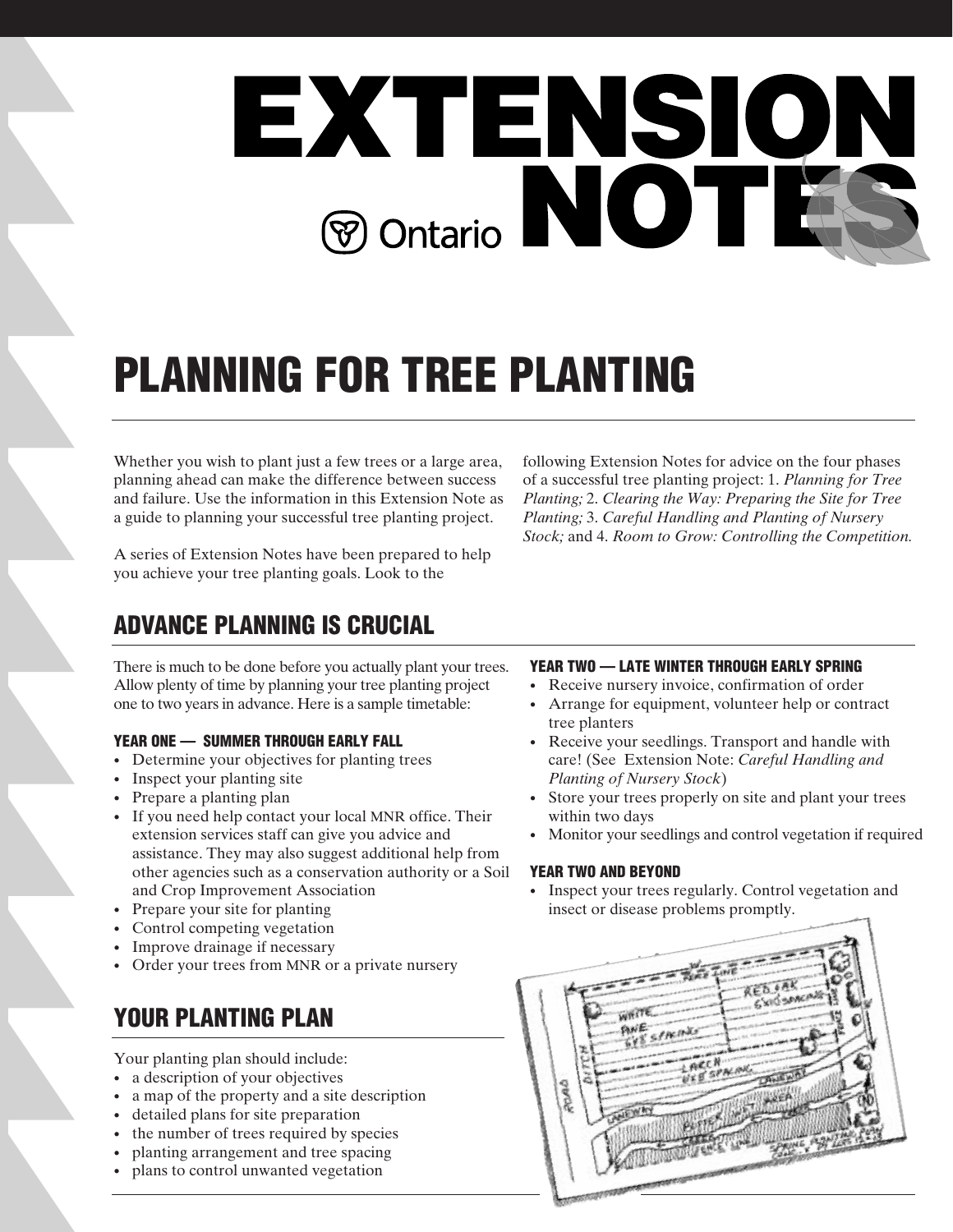# **YOUR OBJECTIVES**

You may want to plant trees to:

- improve the environment
- increase the value of your property
- provide a treed space for recreation
- produce wood products such as lumber or fuel, or

# **CHOOSING SPECIES**

There are many conifer (needle-bearing) and hardwood (broadleaf) tree and shrub species available through MNR and private nurseries to help you meet your objectives.

- To improve the availability of food for birds and other wildlife, try planting groups of fruit bearing shrubs such as red osier dogwood, highbush cranberry or mountain ash.
- For wildlife cover consider a plantation of cedar, spruce, or pine. These species will provide excellent cover for small animals such as rabbits in less than ten years, and winter cover for larger animals such as white-tailed deer in 30 to 40 years.
- Scots pine, white spruce, and balsam fir can produce a

# **PLANTING ARRANGEMENT**

Planting trees in relatively straight, equally spaced rows provides tractor access for mowing, spraying or other operations. Allow a minimum of 2.4 m (8 ft) between rows.

If you do not like the appearance of rows, and are not concerned about access between trees, give your plantation a more natural appearance by planting your trees in a random pattern, keeping the same general spaces between the trees.

# **SPACING**

If forest products are your primary objective, spacing and arrangement are critical to maximizing growth and yield of your trees. For example, you may wish to establish sugar maples in an orchard for the production of maple syrup. Such an orchard should be planted with 10 m (30 ft) between trees to encourage the development of deep, large crowns essential for maximum sap production. If you wish to grow balsam fir for Christmas trees you can maximize the number of trees you can plant on your site by planting them 1.8 m (6 ft) apart.

specialized crops like Christmas trees or nuts

- prevent soil erosion by wind or water
- provide habitat and food for wildlife
- conserve energy
	- crop of Christmas trees in 7 to 15 years.
- Red pine,white pine, white spruce, and Norway spruce are conifer species suitable for timber production. These species can yield sawlogs from thinning within 40 years but will require 80 to 100 years to achieve maximum size and value.
- Valuable forest products such as veneer logs and sawlogs may also be produced from numerous hardwood species. But hardwoods are much more sensitive than conifers to competition from weeds and grasses. Be prepared to control all weeds before planting and for several years after planting.
- Poplar, cedar, white spruce, and Norway spruce are good choices for windbreaks.

### **SPECIES MIXTURES**

Trees of different species seldom grow at the same rate on the same site. Often one species will outgrow and eventually eliminate the other. If you wish to plant a mixture of species, plant each species in approximate squares or circles of no less than 20 trees. This will ensure that some trees in the centre of each cluster will not be overgrown by faster growing neighbors.

Plant conifers for sawlog and pulp production in rows that are a minimum of  $2.4 \text{ m}$  ( $8 \text{ ft}$ ) apart. The trees should be planted within the row at 1.8 m (6 ft) spacing. This will result in a plantation of 2,300 trees per hectare (900 trees per acre). Hardwoods should be planted in rows 3 m (10 ft) apart, but with only  $1.5 \text{ m}$  (5 ft) between trees. This will result in 2,000 trees per hectare (880 trees per acre).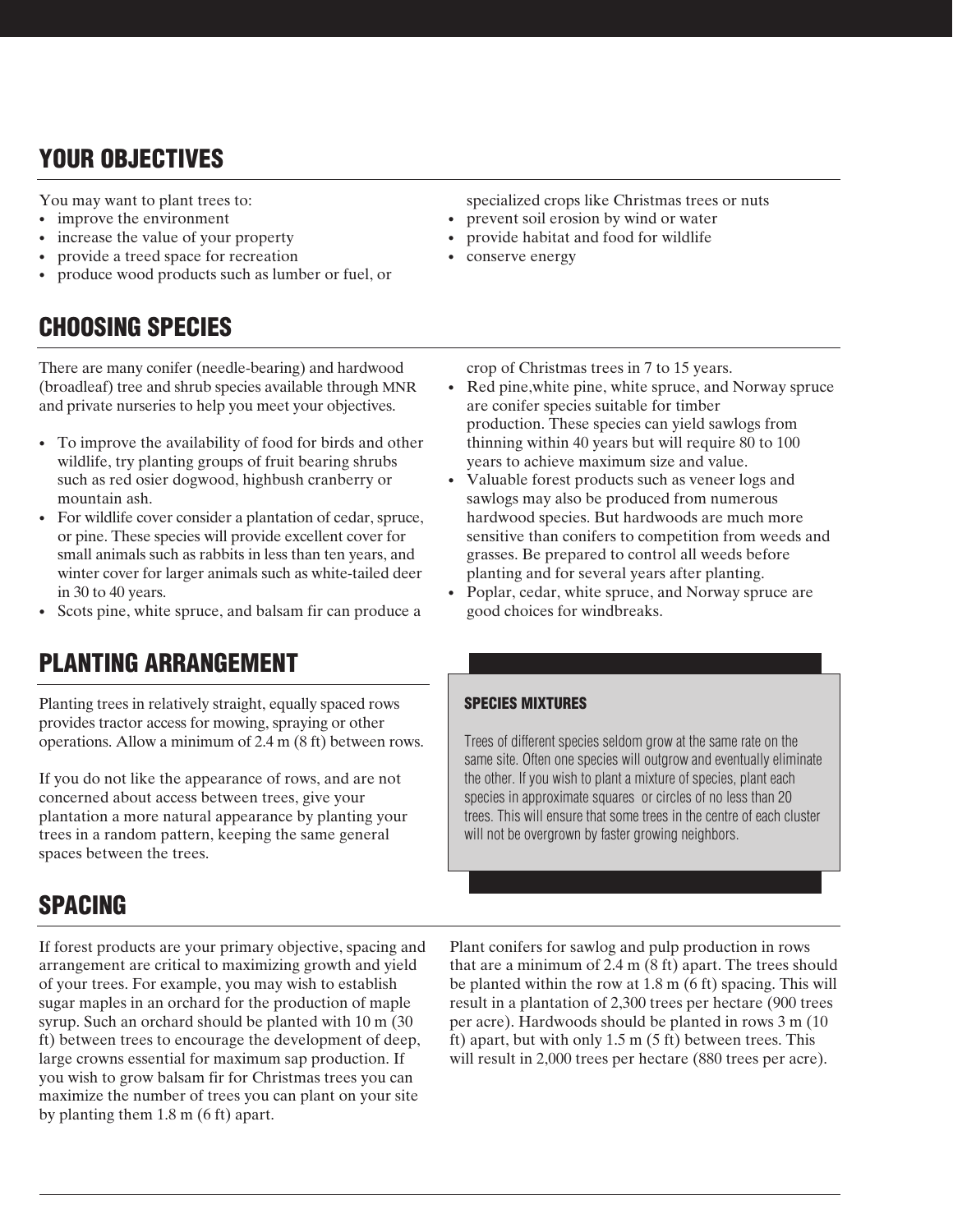# **PLANTING SITE DESCRIPTION**

### **MAKE A MAP**

The best way to appreciate the site conditions is by making a thorough inspection of your planting site. A good first step is to prepare a sketch of your site. On the sketch, indicate the orientation of the site using a north arrow. Also show the location of the access routes, buildings and any relevant boundaries such as fences or edges of woodlots. Power line corridors and other areas which should not be planted should also be shown on your map. Note the lay of the land. Show any steep slopes or other obstacles that may be a problem for equipment.

You should estimate the total area to be planted to determine the total number of trees you will require. Roughly square or rectangular sites can be measured using a long measuring tape or a rope of known length.

### **SOIL CHARACTERISTICS**

Each tree species is adapted to a specific range of site conditions. To choose the appropriate species for your planting site you should be aware of the soil texture and drainage. Use the chart on the back page to help you match tree species to your soil conditions.

To inspect your soil, use a shovel and sample the soil at different locations across your planting site. Take a handful of soil, free of roots and debris, at each location. First feel the dry soil with your fingers, then moisten it and try to squeeze it into a ball in your fist. A sandy soil will feel grainy and will not hold together even when moistened and clenched in your fist. Loamy soil will feel like grainy flour when dry and when moist will hold together if handled carefully. Clay soil is made up of very fine soil particles which will hold together well. A dry clay soil will be hard to dig and come out as hard clods.

Imperfectly-drained soils will be saturated within 30 cm (1 ft) of the surface for at least part of the year. These soils remain spongy for some time in the spring or after a significant rainfall. Well drained sites dry out rapidly at any time of the year.

Trees cannot be successfully planted everywhere. Extremely shallow soils over bedrock are very susceptible to drought, depriving trees of essential moisture. Soils

### **HOW TO CALCULATE THE NUMBER OF TREES REQUIRED**

To determine the number of trees you need for your planting site use the following simple equation:

| <b>METRIC</b><br>total<br>number<br>of trees   | Ξ | total<br>planting<br>area<br>(hectares) | $\chi$ | 10,000<br>spacing<br>spacing<br>X<br>between<br>between<br>trees (metres)<br>rows (metres) |
|------------------------------------------------|---|-----------------------------------------|--------|--------------------------------------------------------------------------------------------|
| <b>IMPERIAL</b><br>total<br>number<br>of trees |   | total<br>planting<br>area<br>(acres)    | $\chi$ | 43,560<br>spacing<br>spacing<br>X<br>between<br>between<br>rows (feet)<br>trees (feet)     |

that are flooded for prolonged periods deprive tree roots of oxygen. Avoid sites with less than 30 cm (1 ft) of soil over bedrock or sites where the year-round water table is very close to the surface.

### **PRESENT VEGETATION**

While inspecting the soil conditions on your site, also take note of the vegetation growing there. Take note of grasses, broadleaf weeds and woody shrubs that will compete with your trees for moisture, nutrients, light and space. Too much competition will reduce the growth of your seedlings or even cause them to die. Tall grass and weeds, weighted down by snow, can crush young seedlings. Thick vegetation is also ideal habitat for rodents that will feed on the bark of your seedlings during winter months.

### **SITE PREPARATION**

Like vegetables in your garden, tree seedlings will benefit from the removal of competing weeds and preparation of the soil prior to planting. Refer to the Extension Note: *Clearing the Way: Preparing the Site for Planting* for help in planning appropriate site preparation for your site.

# **YOUR RESOURCES**

It cannot be overemphasized that it is a big job to prepare a site for planting, plant the trees and then care for them during the critical early years. If you intend to do

everything yourself or with the help of friends, be prepared to set aside the time.